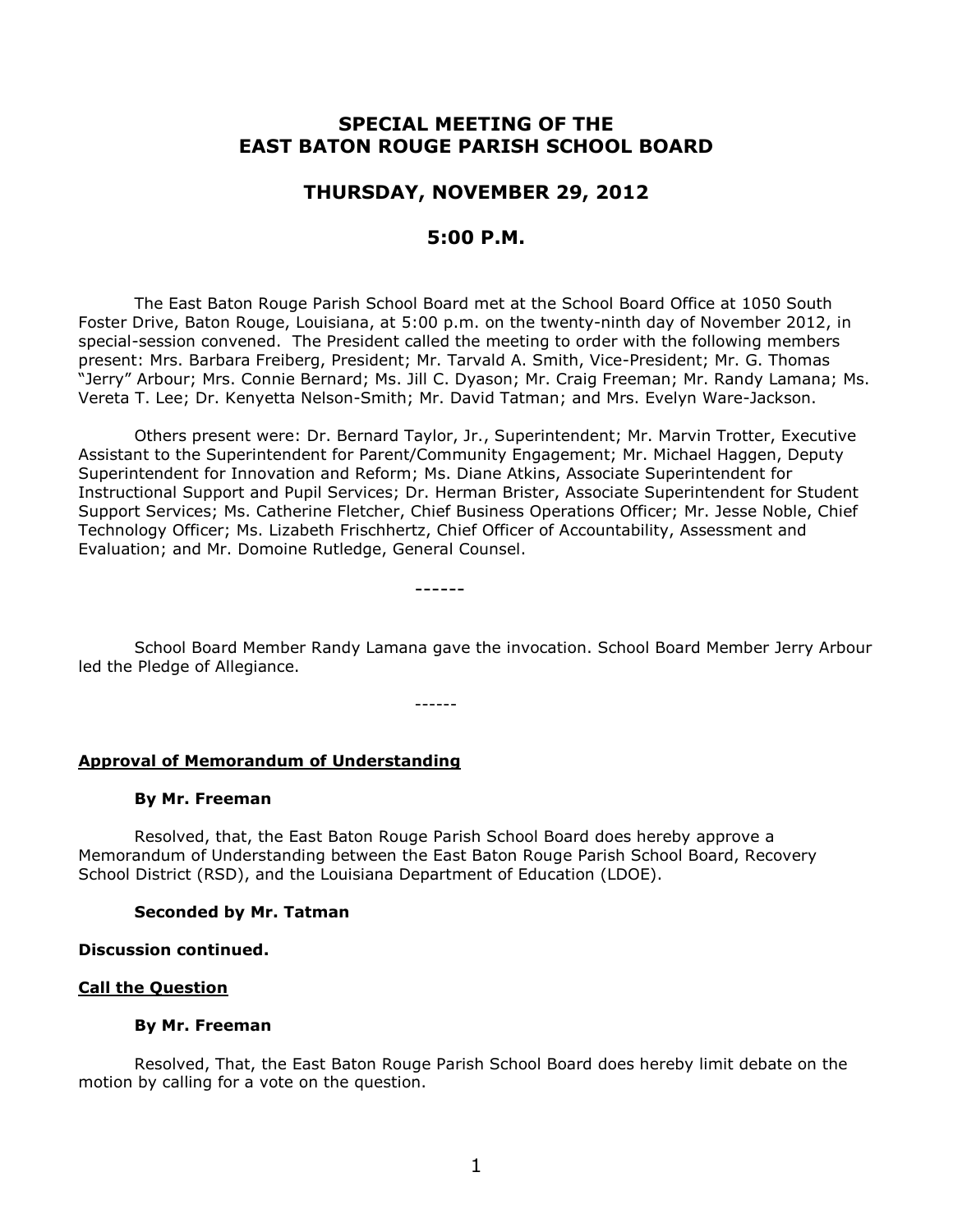#### **Seconded by Mr. Tatman**

**The vote on "call the question" was as follows:**

| Yeas: (7)          | Mr. Freeman, Mrs. Freiberg, Ms. Lee, Dr. Nelson-Smith, Mr.<br>Smith, Mr. Tatman and Mrs. Ware-Jackson |
|--------------------|-------------------------------------------------------------------------------------------------------|
| Nays: (4)          | Mr. Arbour, Mrs. Bernard, Ms. Dyason and Mr. Lamana                                                   |
| Abstained: (0)     | <b>None</b>                                                                                           |
| <b>Absent: (1)</b> | <b>None</b>                                                                                           |

**"Call the question" failed for lack of a two-thirds vote.**

**Discussion continued.**

**The original motion was unanimously adopted by a vote of all the members.**

**------**

## **Authorization to Issue RFQ**

#### **By Mr. Arbour**

Resolved, that, the East Baton Rouge Parish School Board does hereby give authorization to issue a RFQ for prospective third party charter application evaluators.

#### **Seconded by Mrs. Bernard**

**Unanimously adopted by a vote of all the members.**

**------**

#### **Executive Session:**

**By Mr. Smith**

Resolved, That, the East Baton Rouge Parish School Board does hereby go into Executive Session under the provisions of L.R.S. 42:17.

#### **Seconded by Ms. Lee**

**Unanimously adopted by a vote of the members present. (Mrs. Bernard was absent.)**

**The Board came out of Executive Session and reconvened. No action was taken in or after the Executive Session.**

**------**